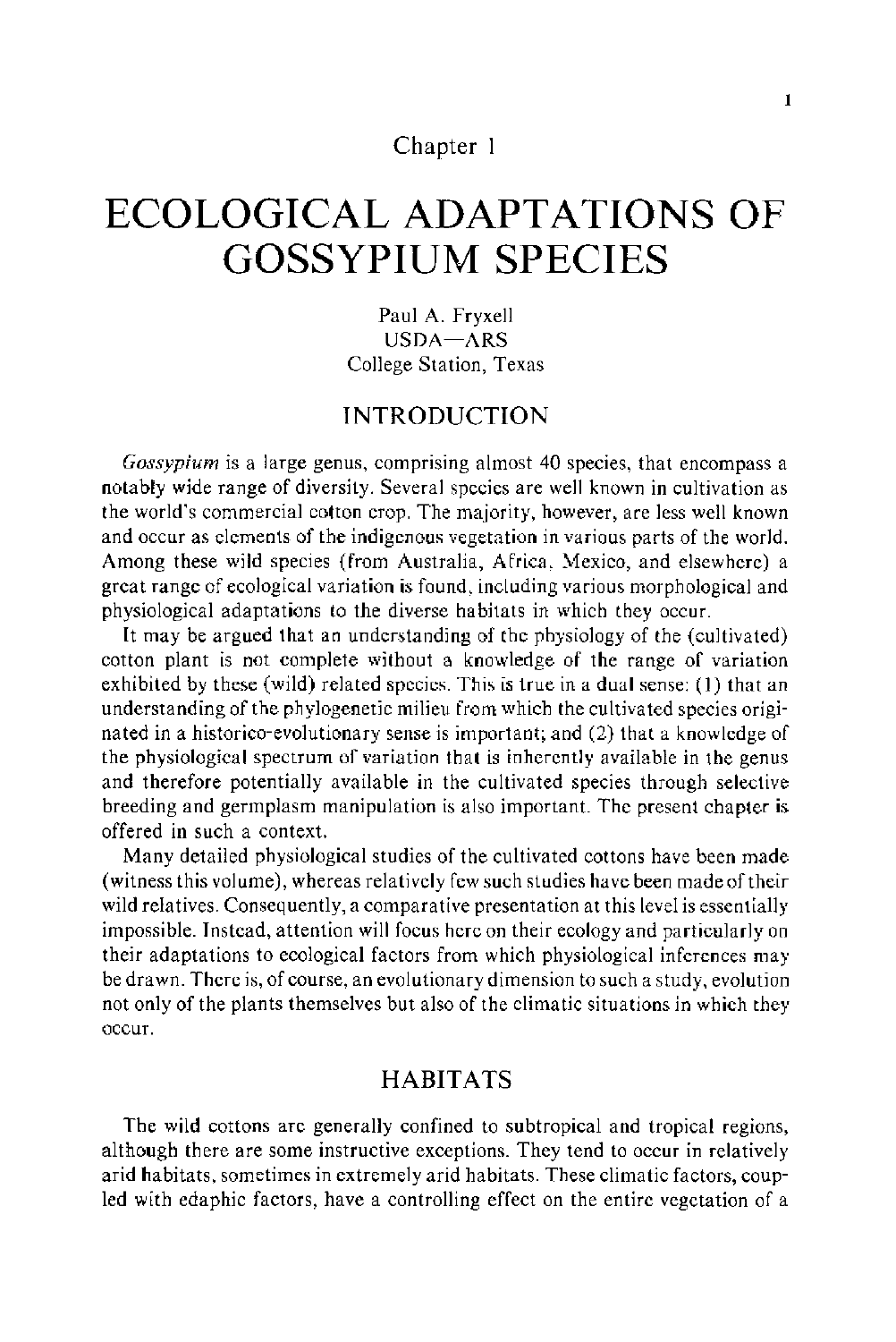given region, and in turn the associated vegetation (or vegetation type) is itself a significant ecological factor for each of the wild species of *Gossypium.* 

Climate is generally regarded as an integrated expression of temperature, moisture, prevailing winds, and amount of sunshine for a given locality, including cyclical aspects of the changing seasons. These (and other) variables are interrelated in complex ways and, in fact, are not independent of the vegetational cover itself. Therefore, it must be understood that statements about the relation of a particular climatic variable to the ecology of the plants of the region are generally oversimplifications to a greater or lesser degree.

#### **TEMPERATURE**

Temperature is, of course, a key climatic factor. As already noted, the wild cottons generally occur in the tropics and subtropics, that is to say in frost-free areas. There are exceptions to this statement (to be discussed below), but the general fact is that the protoplast in most species of *Gossypium* is sensitive to, and is killed by, freezing temperatures.

A second observation to be made about temperature in the habitats where the wild species of *Gossypium* occur is that maximum temperatures are often very high, especially in the relatively arid regions where insolation rates are very high. For example, maximum temperatures in excess of 45C are characteristic of the shores of the Gulf of California (Rzedowski, 1978) where four species of *Gossypium* are indigenous. Similar extremes presumably occur in such areas as the Arabian peninsula and the deserts of southwestern Africa, where other species occur.

In addition to extremes of temperature, attention should also be given to fluctuations of temperature, whether diurnal or seasonal. In certain maritime climates (e.g. Hawaii), wild cottons are adapted to highly stable temperature regimes, with diurnal and seasonal fluctuations of only a few degrees. In other regions (e.g. western Mexico) average diurnal fluctuations of 20C are the rule. This variation no doubt has implications for physiological responses such as floral induction (See Chapter 4), and the unique ways in which particular species are adapted to the particular regions where they occur. Similarly, annual temperature fluctuations are quite variable and are to some extent a function of latitude. Such fluctuations may be measured in various ways, one of which is the difference between the monthly mean temperatures for the hottest and the coldest months. Using this metric, values as high as 20C are characteristic of a high-latitude (for *Gossypium)* area like Arizona, whereas a fluctuation of 4-5C characterizes a tropical area like Oaxaca.

#### **PRECIPITATION**

Rainfal1 patterns of wild *Gossypium* habitats vary in their total amount and in their seasonal distribution. Certain extremely arid regions (the Arabian peninsula, central Australia, Baja California) have such restricted amounts of annual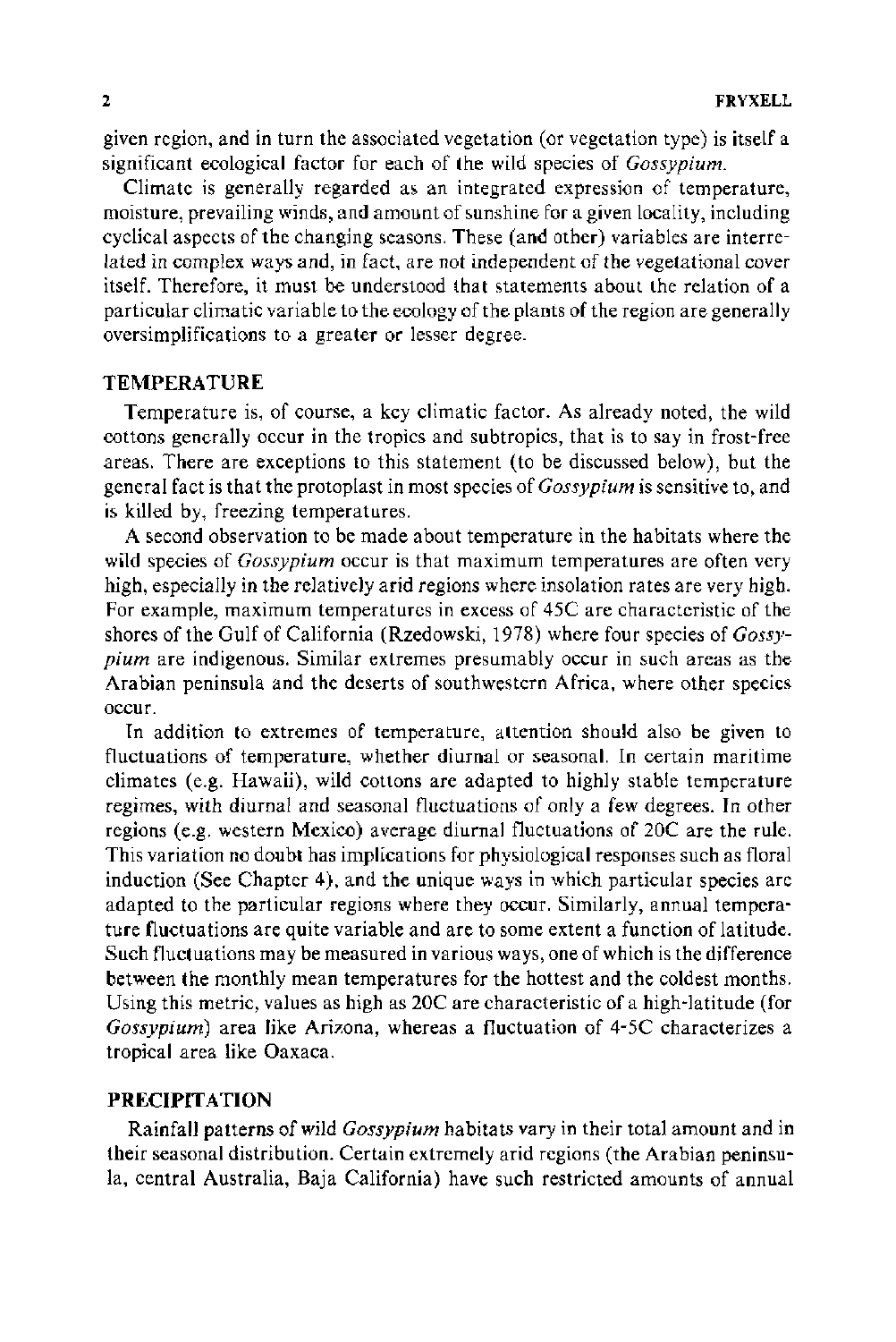#### ECOLOGICAL ADAPTATIONS 3

rainfall (often less than 50 mm annually) that patterns of seasonal distribution are of minimal ecological significance. More commonly, wild cottons grow in areas of less extreme aridity, but the annual rainfall is still less than 500 mm in most cases. However, where the total amount of rainfall is higher, the seasonality becomes of greater significance. Many parts of the tropics are characterized by wet-season, dry-season cycles, often with an extreme contrast between the two seasons. In such regions, the total amount of rainfall is an imperfect index to the climatic impact of precipitation on vegetation. The wild cottons have adopted different strategies to enable them to survive the aridity and to evolve in the different regions in which they occur, as will be discussed subsequently.

#### **SUNLIGHT**

Prevailing wind patterns are rarely a significant factor in the ecology of species of *Gossypium,* but the amount of insolation, on the other hand, appears to be a very important factor. It is, of course, closely (and inversely) related to the precipitation patterns. Those species that grow where rain rarely falls are exposed to high incidences of sunlight. Most of the regions where wild cottons are indigenous have relatively high rates of insolation. Moreover, *Gossypium* species either grow in very open types of vegetation or have arborescent growth habits that rise above the associated vegetation. They typically grow fully exposed to the incident light and not in the shade of other plants, with the exception of G. *longicalyx* from East Africa and several species from northern Australia.

#### **SOILS**

General statements about the soil types typical of *Gossypium* habitats are difficult to make because few data are available. Apparently a majority of the species grow on well-drained soils, however, often on relatively steep slopes with excellent drainage. Some desert species show a preference for growing in dry or intermittent stream beds (arroyos), often in nearly pure sand, where water is preferentially available on the relatively rare occasions when rain falls (often flash floods), but where water nevertheless quickly drains away.

## **BIOTIC FACTORS**

The place of biotic factors in the ecological milieu is clear enough but dealing with them in any depth becomes too complex for present purposes. It will suffice to enumerate some of the more important factors. Reference has already been made to the influence of the associated vegetation on the ecology of individual species. This influence involves such obvious factors as crowding and shading and such less obvious factors as mycorrhizal association or parasitism by mistletoes, about which little is known at the present time. Allelopathic interactions with other species may exist, but have not been studied in *Gossypium* to my knowledge. Also important are biotic interactions with various pests and diseases such as nematodes, chewing and sucking insects, fungal and other pathogens, etc.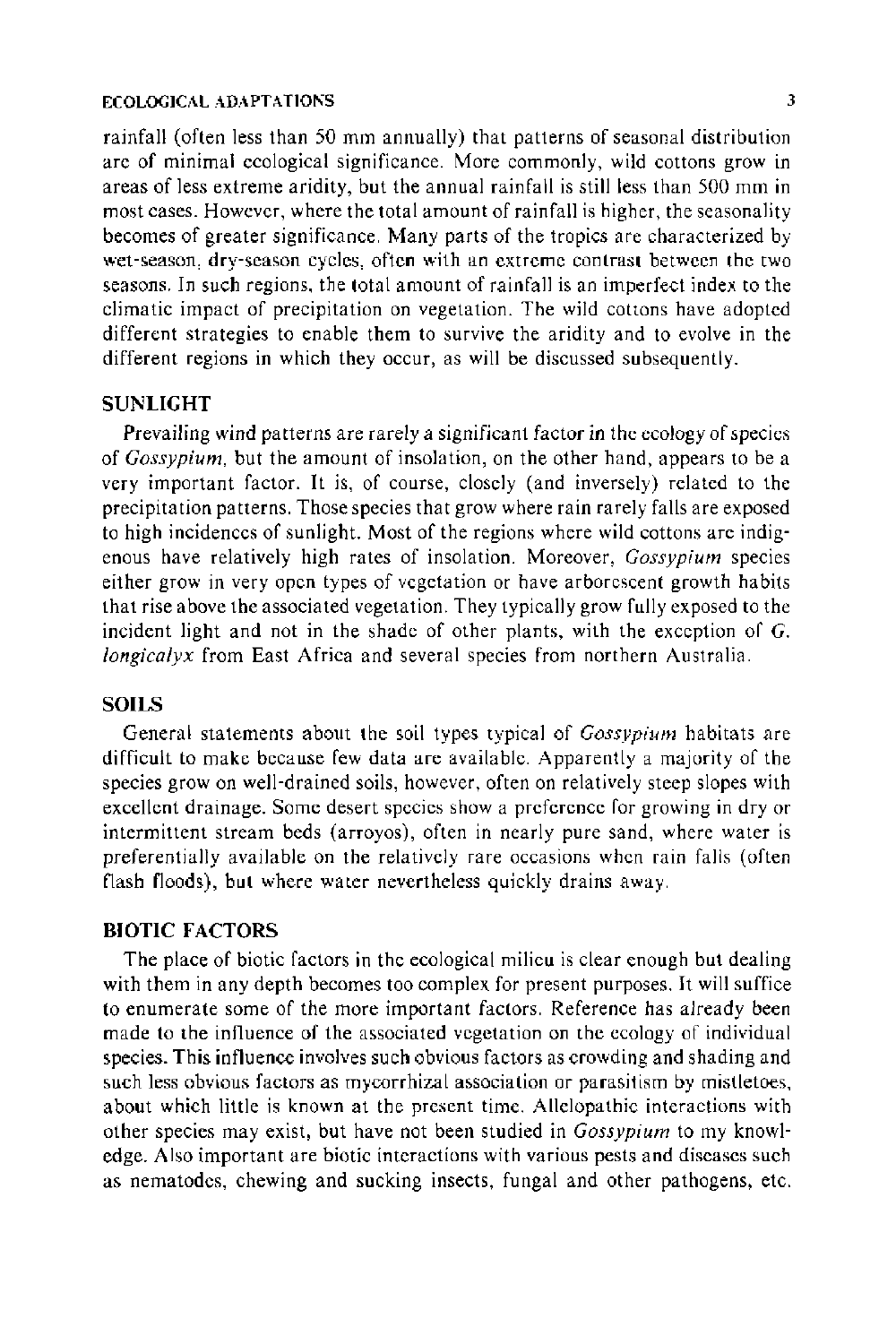Where host-specificity is relatively precise (as in the cotton rust disease, for example) the interactions can have considerable ecological significance.

## ADAPTATIONS

Ecological adaptations of the various species of *Gossypium* (or of any other plants) may be discussed in either of two different ways. On the one hand, a reductionist approach may be adopted, and individual morphological, physiological, or other factors may be conceptually isolated and emphasized. Alternatively, a holistic approach may be used, discussing individual species or groups of similar species in terms of the integrated constellations of adaptations they possess. In view of the complexity of these adaptational phenomena and relationships, and in view of the limited knowledge we have for the wild species of *Gossypium,* I believe the subject can be more profitably approached here from the latter (holistic) point of view. Accordingly, I will discuss species or species-groups in terms of the more outstanding adaptational patterns they exhibit.

The first group I wish to discuss comprises three Mexican species, G. *aridum*  (Rose & Standi.) Skov., G. *lobatum* Gentry, and *G. laxum* Phil. & Clem. These three arborescent species are closely related and occur principally along the westcentral coast of Mexico in the short-tree forest that is subject to extreme\_ wetseason, dry-season fluctuation. The wet season extends from about May to September and the dry season from about September to May. The life cycles of these trees are closely adapted to this climatic cycle. When the wet season begins and moisture again becomes available, the plants leaf out and begin active vegetative growth, which continues as long as moisture is available. When the rains cease and residual soil moisture begins to decline at the beginning of the dry season, the leaves senesce and abscise, and blossoming occurs. Flowering thus reaches a peak when the plants are leafless. Fruit maturation follows during the height of the dry season, when the plants are otherwise dormant, and indeed when the vegetation of the area generally is dormant as a result of the severity of the drouth at this season.

The flowering cycle of G. *arid urn* is described by Mauney ( 1968) as follows: It is photoperiodic and begins initiating flower buds when the photoperiod is shorter than 12 hours. The first squares are borne in short, one-node fruiting branches, and are dormant.The buds become progressively less dormant as the season progresses. Thus, the first blossom to expand, at about the time of severe drought and defoliation, is the top-most bud. Subsequently, the buds break dormancy and blossom from the top downwards on the stems.

Interestingly, the adaptation to severe drouth in these species does not involve morphological factors for limiting water loss. Instead, these plants have adapted their life cycles to take advantage of the wet season with typical mesomorphic growth but to endure or escape the dry season with dormancy. The flowering and fruiting pattern is deferred until the onset of the dry season.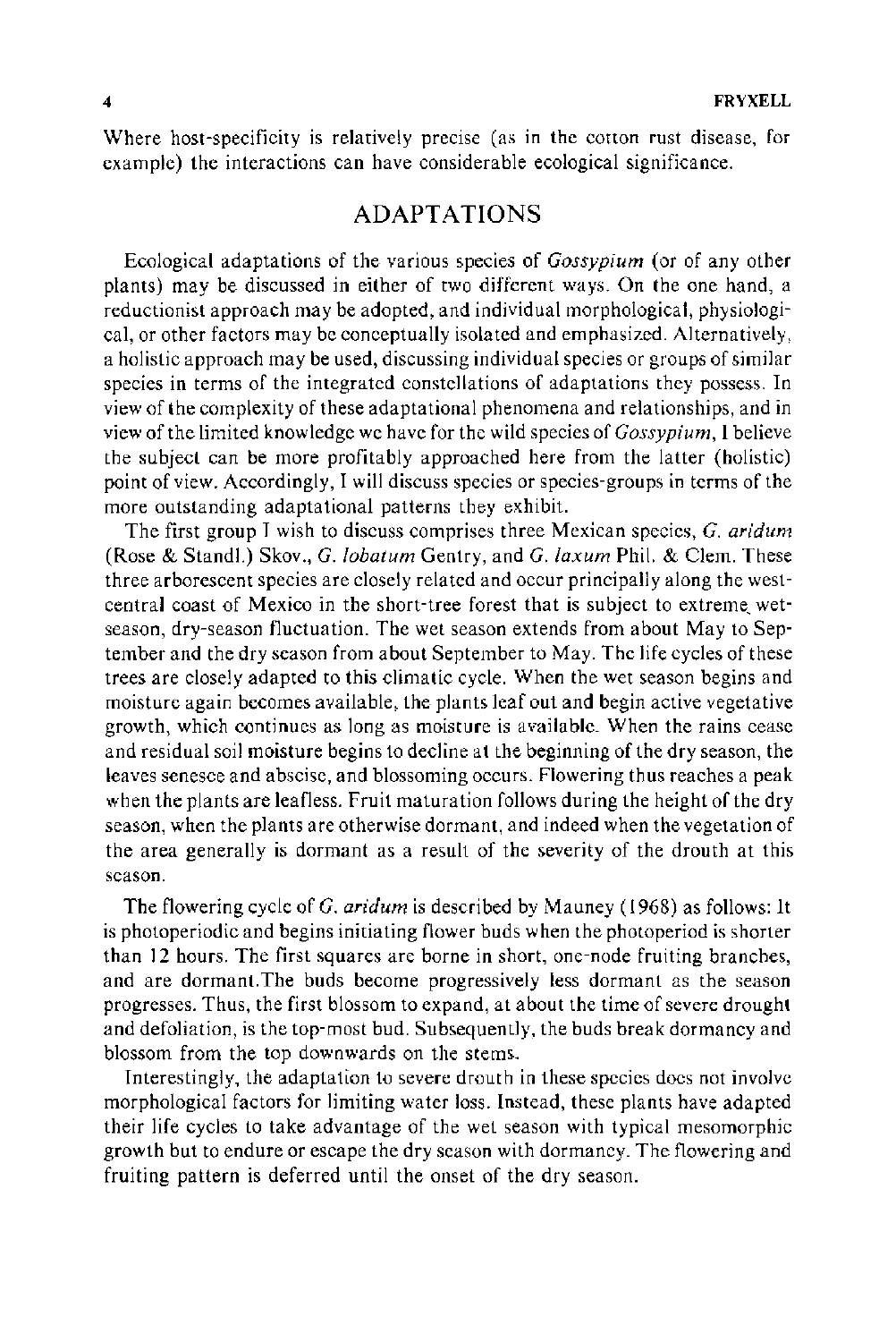#### ECOLOGICAL ADAPTATIONS 5

A second group of species includes three shrubby species, *G. harknessii*  Brandg., *G. armourianum* Kearn., and *G. turneri* Fryx., from extremely xeric habitats around the Gulf of California in western Mexico. These species are subject to high temperatures, high insolation, and low rainfall through most of the year. They have evolved adaptations of xeromorphic nature than permit them to withstand these extreme conditions. These adaptations include a compact growth habit, the shrubs being broader than tall and the branching pattern intertwining; small leaves with a suberized epidermis to minimize water loss; a double palisade layer (with spongy mesophyll in between) to retain photosynthetic capacity while minimizing water loss; and deciduous involucre bracts, which possibly are also an adaptation for minimizing water loss. Contrary to the preccdmg group, this group does not have a dichotomy between its vegetative and reproductive phases, but flowers and fruits when in leaf and metabolically active.

Species such as *Gossypium populifolium* (Benth.) von M uell. ex Tod. from the northwestern part of Australia also have relatively small leathery leaves. Its nearest relatives from the same general area, *G. pilosum* Fryx., *G. costulatum*  Tod., and *G. cunninghamii* Tod., *G. pulche!lum* (Gard.) Fryx., and several undescribed species have similar though less extreme morphology. All of these species die back more or less to ground level during the dry season and then resprout from the perennial rootstock during the subsequent wet season.

Two species from central and western Australia, *G. sturtianum* J.H. Willis and *G. robinsonii* von Muell. have evolved glaucous, heavily suberized foliage as a means of limiting water loss. This feature is more fully developed in the former species, which also has the capacity to fold its leaves inward when subjected to water stress. *G. robinsonii,* on the other hand, is less xeromorphic but apparently grows preferentially directly in the beds of the intermittent watercourses of its desert habitat and thus has direct access to available moisture during the brief season (December-February) when rain falls. This tendency to prefer dry stream beds subject to flash floods is also characteristic of *G. raimondii* Ulbr. (coastal Peru), *G. thurberi* Tod. (southern Arizona and Sonora), *G. incanum* (Schwarz) Hillcoat and *G. areysianum* Defl. (southern Yemen; cf. Hearn, 1968), to some extent *G. gossypioides* (Ulbr.) Standi. (Oaxaca), and probably also *G. somalense*  (Gurke) Hutch. and *G. anomalum* Wawr. & Peyr. (Somalia and Sudan). These species show few xeromorphic adaptations (except for dense pubescence in some species) but manifest their xerophytism principally in their choice of microhabitat and presumably also in an aggressive root system.

*Gossypium triphy!lum* (Harv.) Hochr. occurs in the severe deserts of southwestern Africa. It has evolved a deeply divided (trifoliolate) leaf that limits transpirational water loss, a feature presumably enhanced by its fine close tomentum. Little ecological information is available for this species, however, other than the knowledge that it is adapted to one of the more extreme deserts of the world.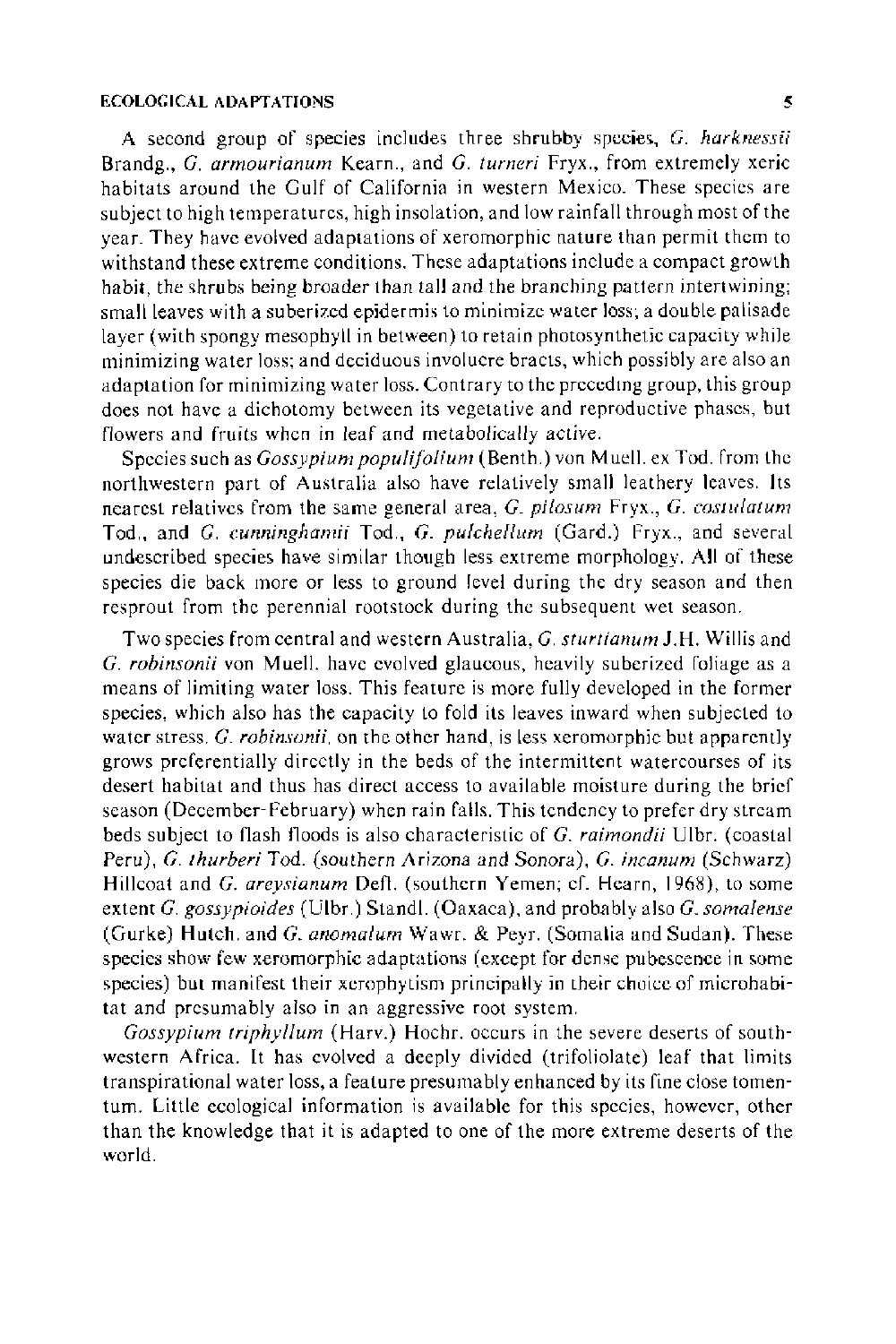*Gossypium longicalyx* Hutch. & Lee is unusual in being an understory shrub (trailing or scandent), growing in shady situations with *Acacia, Terminalia, Combretum,* and similar vegetation. It occurs in East Africa (Uganda, Tanzania) in a region of more than 500 mm annual rainfall. Its preference for shaded habitats is unusual for *Gossypium,* although this preference is shared with some of the northern Australian species, as previously noted.

Two species show extreme expressions for *Gossypium* in tolerating low temperatures, but in two different ways. *Gossypium thurberi* is the northernmost species of *Gossypium,* reaching southern Arizona. Since it occurs at elevations as high as 2000 meters, it is growing in a temperate zone climate, the only *Gossypium* to do so. It achieves this adaptation by undergoing leaf senescence and abscission (simultaneously with fruit maturation) in the autumn, and becoming fully dormant by the winter months. In this case, the move toward dormancy is not triggered by declining moisture supplies in the soil, but rather by the advancing season (day length, temperature regime, or some combination of factors). The dormant plants are fully capable of withstanding hard freezes, and do so regularly, resprouting the following year (when moisture permits) from old stems several feet above ground level. This hardiness is a physiological capacity that no other *Gossypium* possesses.

The other type of cold tolerance is exhibited by *Gossypium sturtianum,* the southernmost species of the genus, from central and southern Australia. This species cannot withstand hard freezes, but has the capacity, when in full leaf, to tolerate temperatures at freezing or a few degrees below freezing, without adverse effect. The protoplast of this species thus has some physiological characteristic not shared with other species of the genus. Hexaploids involving *G. sturtianum*  -and *G. hirsutum* L. (Muramoto, 1969) retain at least some of the cold tolerance of the *G. sturtianum* parent.

Most of the world's species of *Gossypium* occur in relatively arid habitats, as discussed previously. In general, these habitats tend to be inland habitats or, if near the coast, not a part of the littoral vegetation (Fryxell, 1965, 1979). Some of the wild tetraploid species, on the other hand, are principally found in the littoral vegetation or derived from it, most notable the indigenous forms of *G. hirsutum*  found in coastal habitats around the Gulf of Mexico, the Caribbean Sea, and in parts of the South Pacific. Such localities are habitats of relatively high salinity, resulting in part from the continuous bombardment by salt spray characteristic of coastlines, and from the results of occasional severe storms that inundate and drench the soil with sea water, thereby increasing soil salinity. There are, of course, strong physiological parallels between aridity and salinity, both being agents of water stress. The point to emphasize here is that these coastal cottons are adapted physiologically to relatively saline habitats, and that this adaptation is one of their distinctive characteristics.

The preceding discussion of ecological adaptations of *Gossypium* spp. is largely anecdotal and inferential in nature, because ecological knowledge of these species